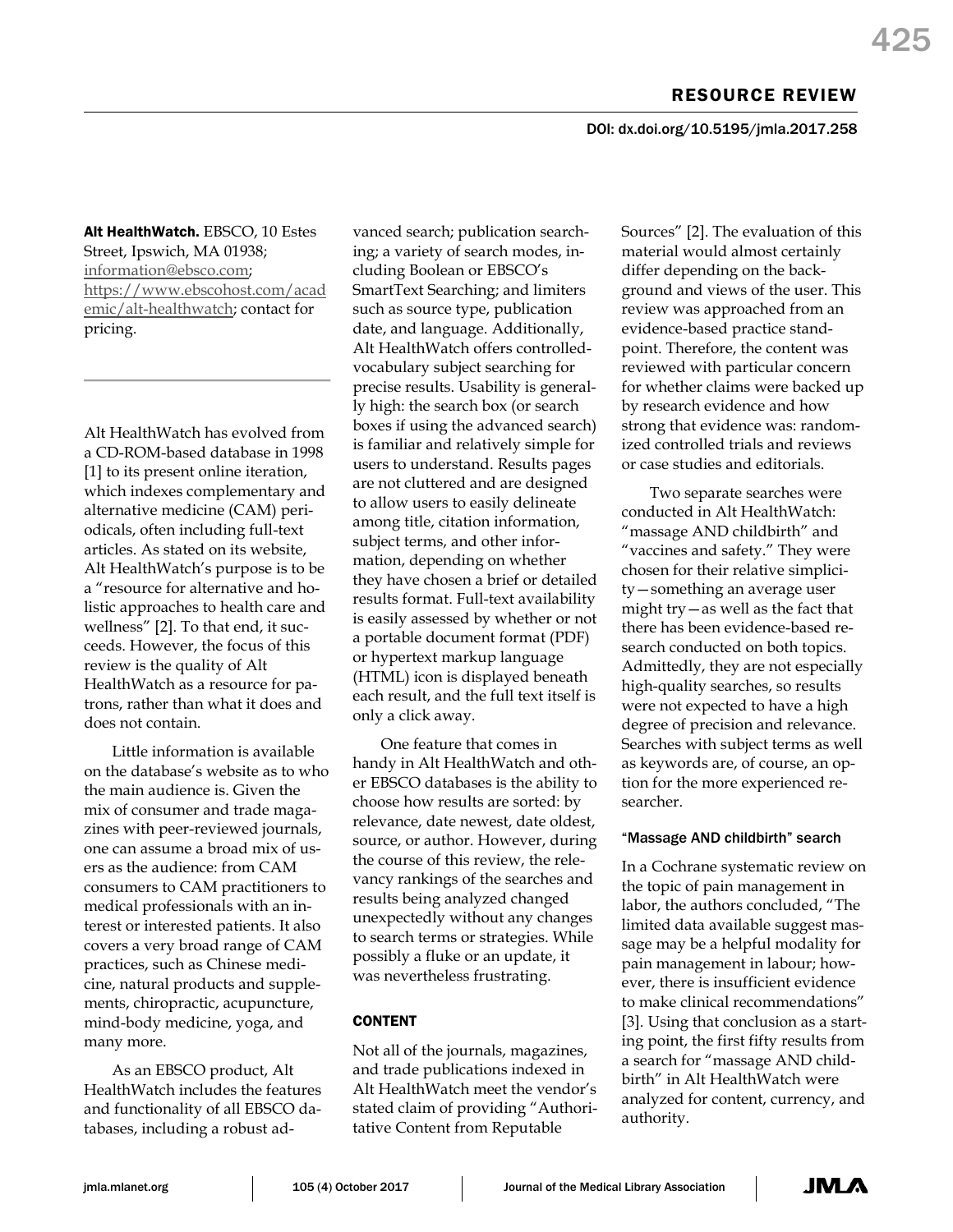#### DOI: dx.doi.org/10.5195/jmla.2017.258

The results were a mix of sixteen academic journal articles and thirty-four articles from other types of periodicals. Ten of these fifty were from the *International Journal of Childbirth Education*, a peerreviewed journal published by the International Childbirth Education Association. The information in this journal was of high quality, and one of the most relevant articles from it, "Natural Labor Pain Management" [4], cited the Cochrane review and presented a review of the current evidence base for massage with the caveat that "there was not enough evidence to support the effectiveness of massage or reflexology therapy." Nurses, public health professionals, and educators were the main contributors to the journal. Additionally, all the articles from this journal in the first fifty relevancy-ranked results were from 2012 or later.

Most of the articles in the first fifty results were from a non-peerreviewed publication, *Midwifery Today*: twenty-three of them, in fact. *Midwifery Today* bills itself as a publication for practicing midwives; as such, it included articles ranging from personal experiences to discussions of various midwifery practices—including CAM interventions—to summaries of new studies of interest. One particularly relevant article covered both why massage could be helpful during labor and different techniques. While it did not explicitly refer to the limited evidence base for massage, it stressed following and listening to the needs of the mothers, another central component of evidence-based practice. The articles from this magazine covered a time span of 2001 to 2017 in the first fifty results, so not quite current; however, the majority were from the 2010s. Additionally, many of the

articles were written by practicing midwives.

Overall, the relevant articles in first fifty results on this topic in Alt HealthWatch were of decent quality and generally matched the evidence base. As noted before, the relevancy rankings changed in the middle of the process for an unknown reason, a frustrating event for this reviewer and possibly more so for other users.

One further issue arose when the results of this search were analyzed. One of the settings available through EBSCO is to automatically have search expanders applied when a search is performed, including the options to "Apply related words" and "Also search within the full text of the articles." While some irrelevant results were expected since only two keywords were used, there were a surprising number of exceptionally off-topic articles in the top fifty relevancyranked results. One article about celebrity Maria Menounos was ranked as the tenth most relevant result, despite the fact that the word "massage" appeared only twice in the full text of the article and nowhere in the title, abstract, or subject terms. Turning off those expanders improved the relevance of the results.

#### "Vaccines AND safety" search

While a source of some controversy, often among CAM practitioners [5], vaccines are widely acknowledged in the medical field to be safe and effective. As one Cochrane review states, "Existing evidence on the safety and effectiveness of MMR vaccine supports current policies of mass immunization aimed at global measles eradication and in order to reduce morbidity and mortality associated with mumps

and rubella" [6]. Another review concludes, "Evidence was found for an association of several serious [adverse effects] with vaccines; however, these events were extremely rare: absolute risk is low" [7].

These evidence-based conclusions are not frequently represented in an Alt HealthWatch search for "vaccines AND safety." The results are much more relevant than the "massage AND childbirth" search, with 45 of the first 50 results being relevant to the topic. However, 34 of those 45, or about 75% of the relevant articles, present views on vaccines that do not align with scientific evidence. In addition, the periodical that had the most results in the first 50 was the *Townsend Letter*, with 15 articles. With titles like "Voodoo Science: The Myth of Vaccine Efficacy" and "Vaccines' Dark Inferno: What Is Not on Insert Labels?", it is clear these articles do not agree with the evidence base but, moreover, use highly sensationalized writing to make their case.

The claim on the Alt Health-Watch website that the database includes information from "reputable sources" takes a hit in this case. The *Townsend Letter* explains on its own website, "We encourage reports which frequently are not data-based but anecdotal. Hence, information presented may not be proven or factually correct" [8].

Twelve of the first fifty articles were from the *American Journal of Homeopathic Medicine*. While billed as a peer-reviewed academic journal, it too engages in sensationalist writing, with articles such as "Vaxxed: From Cover-Up to Catastrophe: Parts I & II" (a positive review of the movie of the same name) and "Measles Madness: